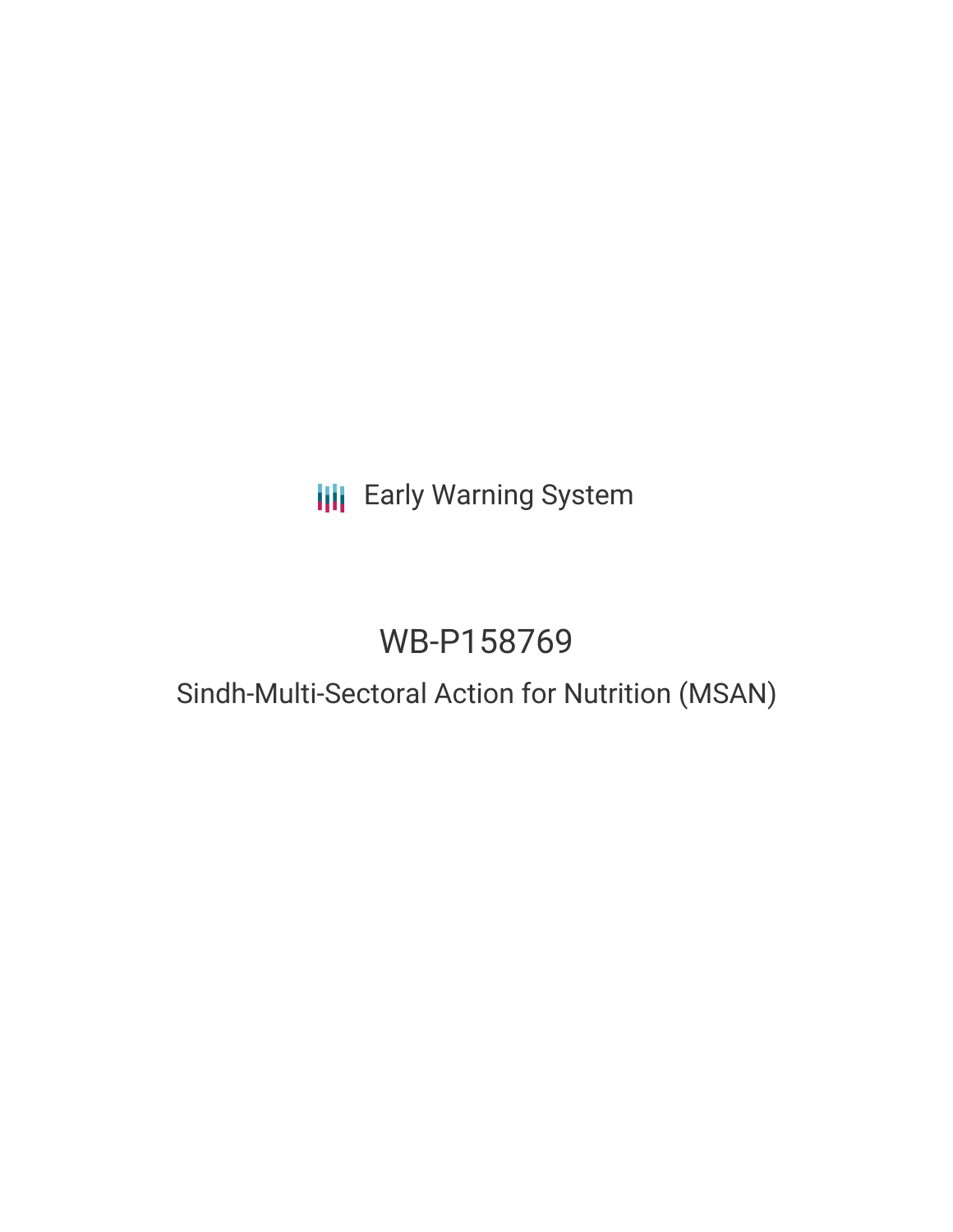

#### **Quick Facts**

| <b>Countries</b>              | Pakistan                 |
|-------------------------------|--------------------------|
| <b>Financial Institutions</b> | World Bank (WB)          |
| <b>Status</b>                 | Active                   |
| <b>Bank Risk Rating</b>       | B                        |
| <b>Voting Date</b>            | 2017-10-24               |
| <b>Borrower</b>               | Government of Sindh      |
| <b>Sectors</b>                | Agriculture and Forestry |
| <b>Investment Type(s)</b>     | Grant                    |
| <b>Grant Amount (USD)</b>     | \$17.56 million          |
| <b>Project Cost (USD)</b>     | \$27.01 million          |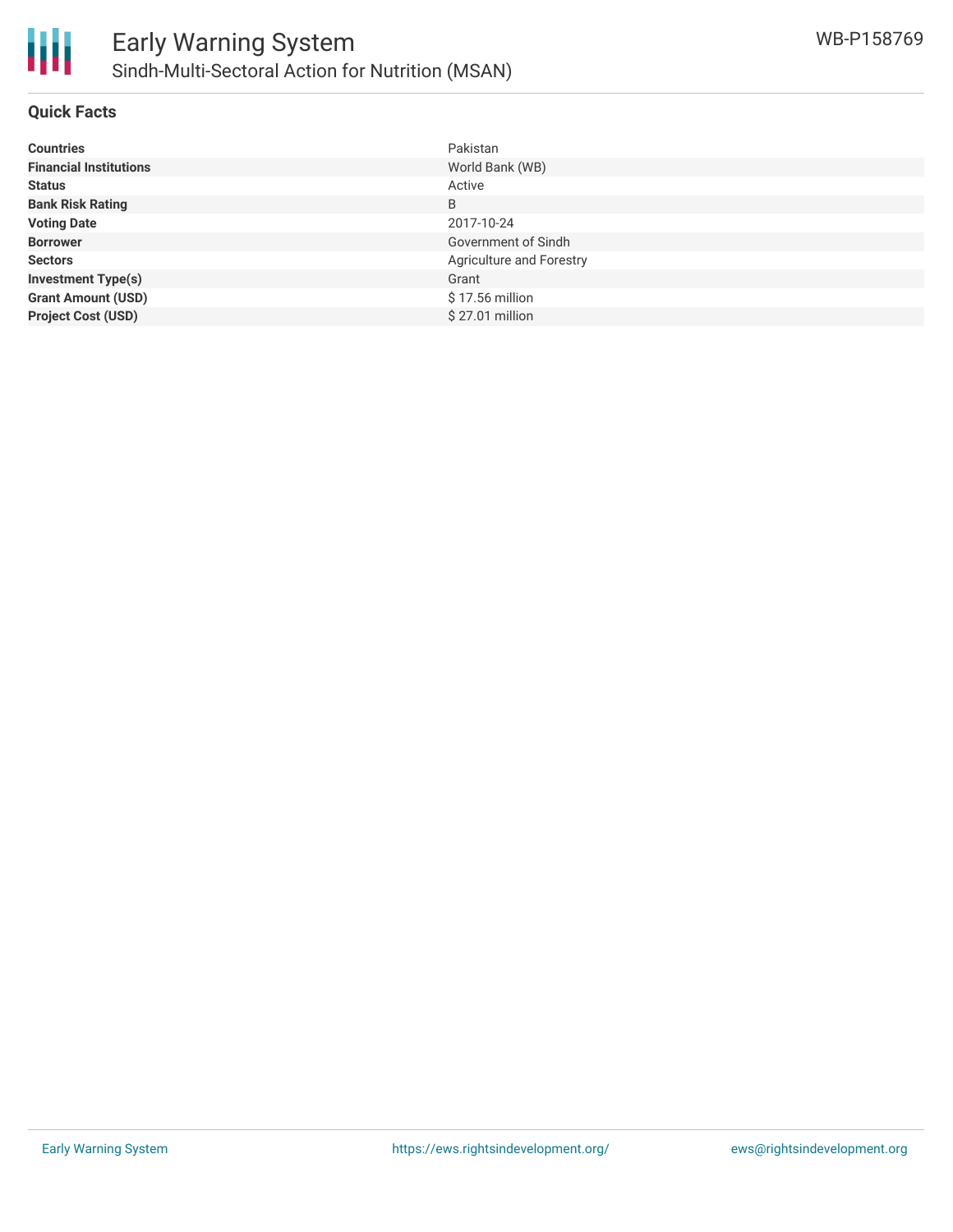

#### **Project Description**

The project development objective is to increase the dietary diversity and improve sanitation and hygiene practices in targeted project districts areas.

The project will contribute to improving the underlying conditions leading to chronic malnutrition through 1. a sanitation intervention focusing on behavioral change to achieve open defecation-free villages; and 2. an agriculture intervention to introduce production of nutrition food for consumption through homestead gardening practices and increasing household knowledge of food and nutrition.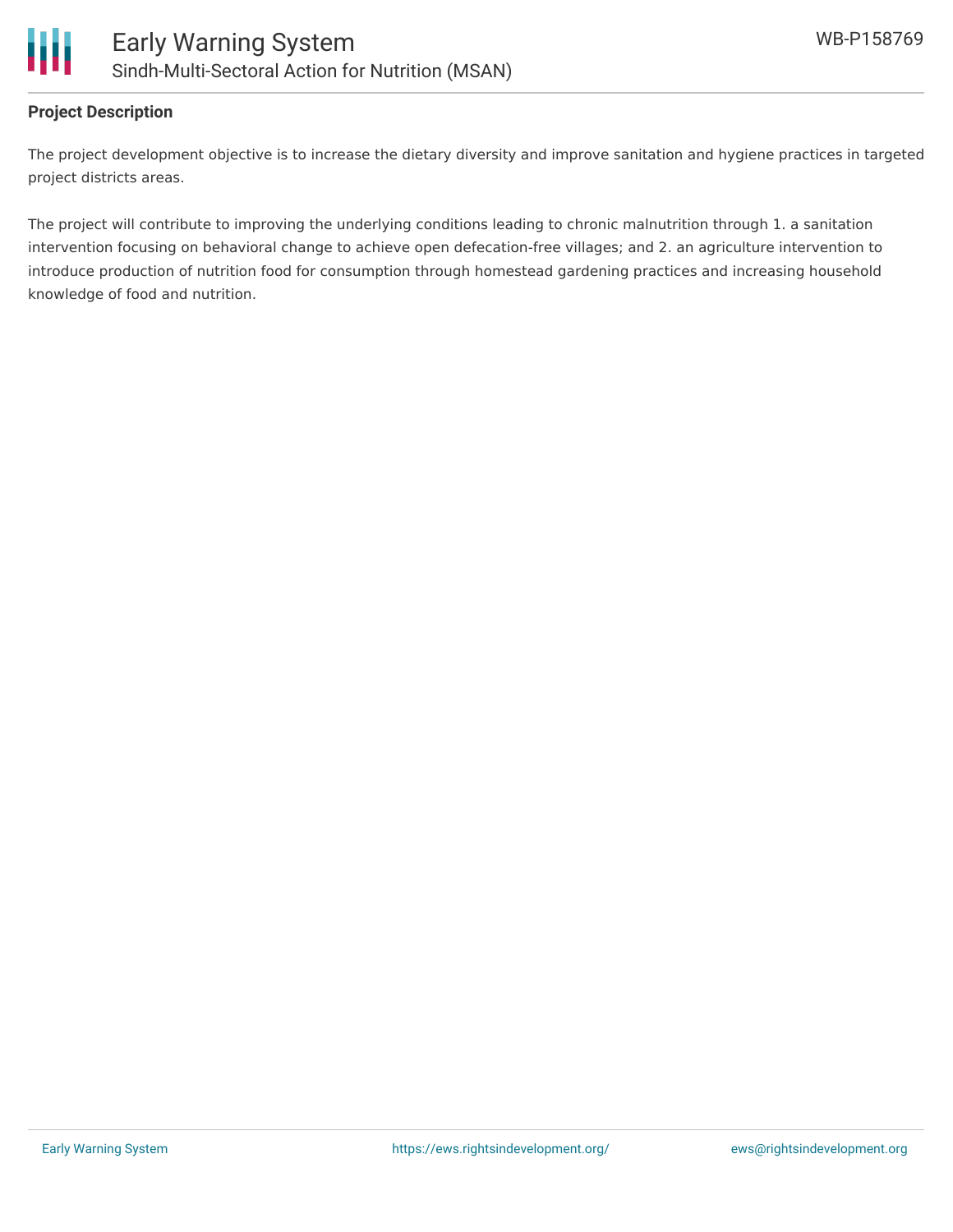

#### **Investment Description**

World Bank (WB)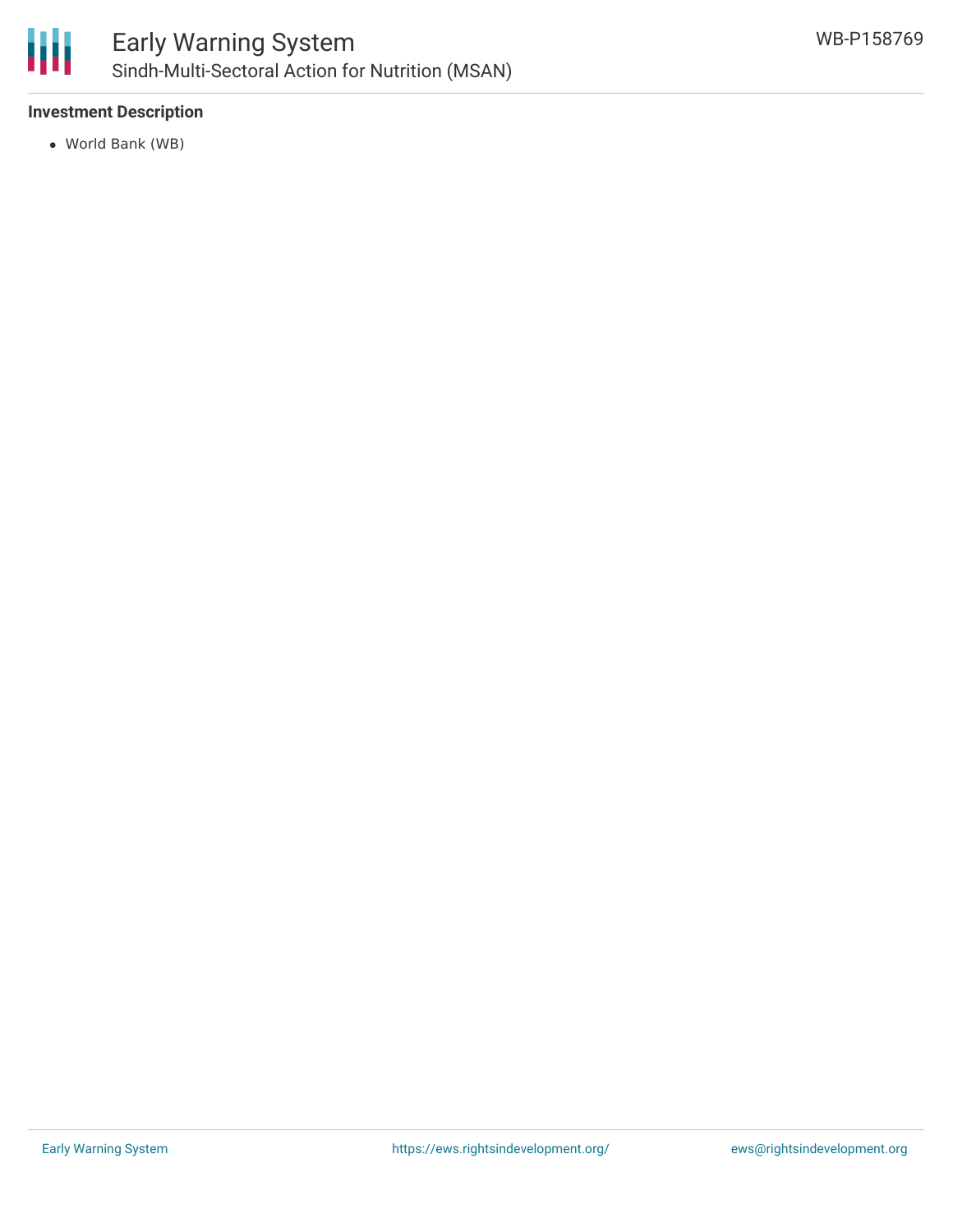

#### **Contact Information**

ACCOUNTABILITY MECHANISM OF WORLD BANK

The World Bank Inspection Panel is the independent complaint mechanism and fact-finding body for people who believe they are likely to be, or have been, adversely affected by a World Bank-financed project. If you submit a complaint to the Inspection Panel, they may investigate to assess whether the World Bank is following its own policies and procedures for preventing harm to people or the environment. You can contact the Inspection Panel or submit a complaint by emailing ipanel@worldbank.org. You can learn more about the Inspection Panel and how to file a complaint at: http://ewebapps.worldbank.org/apps/ip/Pages/Home.aspx.